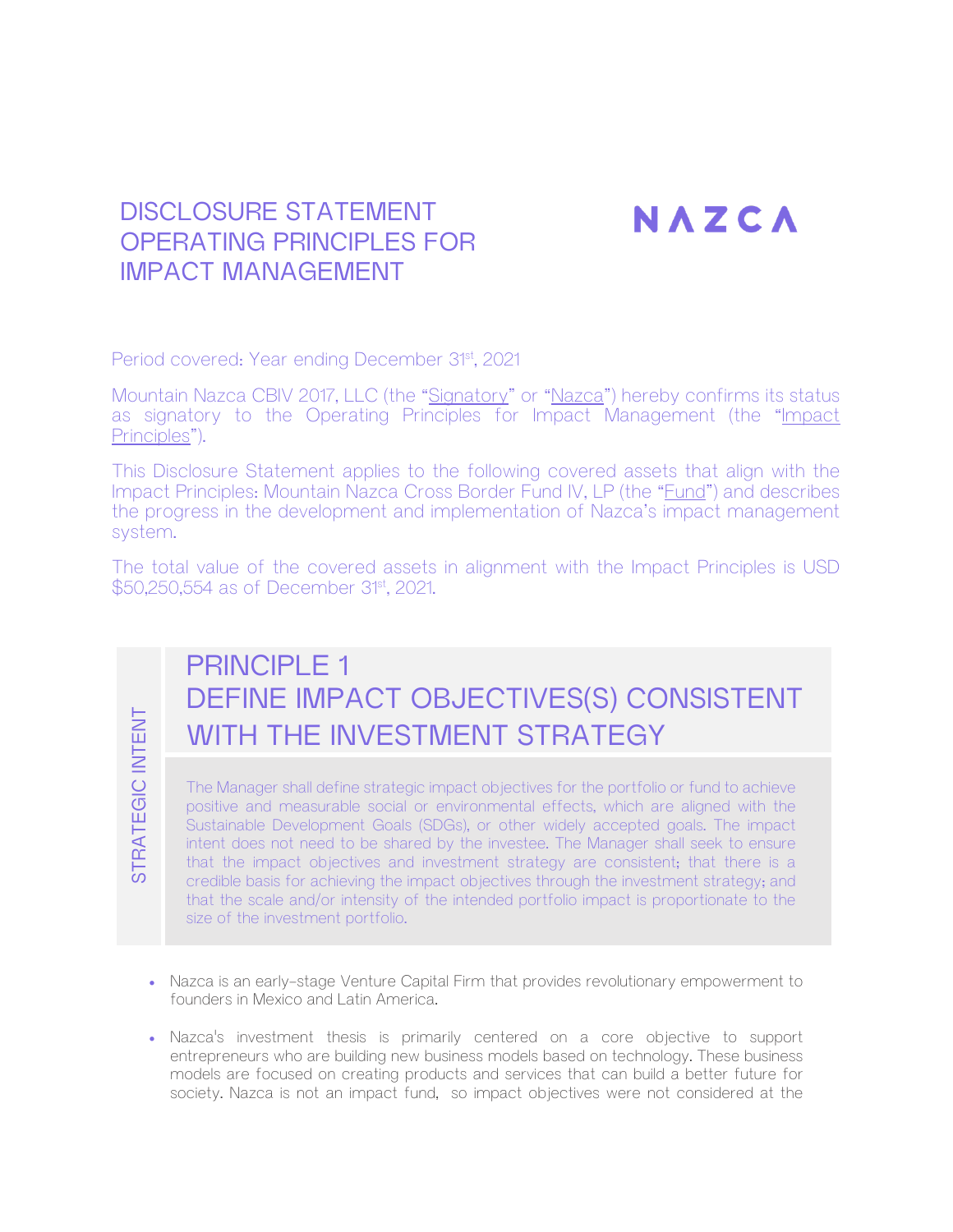moment of undertaking the investments, however, related impacts will be identified through the development of the Impact Methodology.

- The Fund is mainly focused on Latin American markets and targets sectors such as Healthtech, E-commerce, Fintech, Edtech, Foodtech, Cleantech, Propotech, Mobility, among others. The impact objective of Nazca's portfolio or fund will be set after the actual, potential and aspirational impact of the investees are identified and determined through the Impact Methodology and/or related.
- Several of the Fund's Fintech investments foster financial inclusion which is a core featured target of eight of the seventeen Sustainable Development Goals.
- In the course of constructing the Fund's existing portfolio, we also identified investees with significant, even transformational impact on major development problems which align with the following SDGs:

| Sustainable<br>Development Goal (SDG)                 | Description                                                                                                                  |
|-------------------------------------------------------|------------------------------------------------------------------------------------------------------------------------------|
| $SDG$ 2 – Zero hunger                                 | End hunger, achieve food security and improve<br>nutrition and promote sustainable agriculture.                              |
| SDG 3 - Good health<br>and well-being                 | Ensure healthy lives and promote well-being for all<br>at all ages.                                                          |
| $SDG$ 4 – Quality<br>education                        | Ensure inclusive and equitable quality education and<br>promote lifelong learning opportunities for all.                     |
| SDG 8 - Decent work<br>and economic growth            | Promote sustained, inclusive, and sustainable<br>economic growth, full and productive employment<br>and decent work for all. |
| SDG 9 - Industry,<br>Innovation and<br>Infrastructure | Build resilient infrastructure, promote inclusive and<br>sustainable industrialization and foster innovation.                |
| SDG 10 - Reduced<br>inequalities                      | Reduce inequalities within and among countries.                                                                              |
| SDG 11 - Sustainable<br>cities and communities        | Make cities and human settlements inclusive, safe,<br>resilient and sustainable.                                             |
| SDG 12 - Responsible<br>consumption and<br>production | Ensure sustainable consumption and production<br>patterns.                                                                   |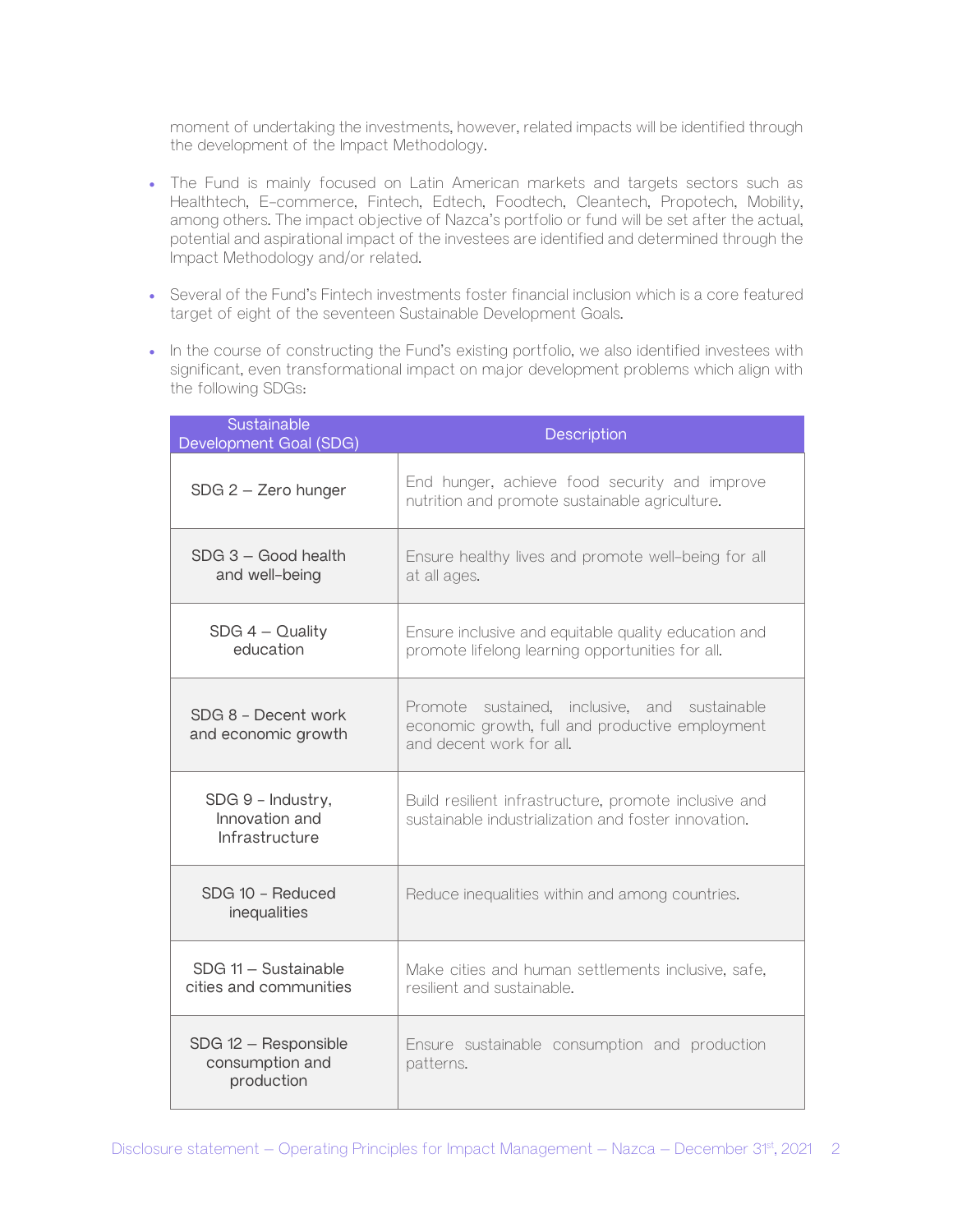| $\parallel$ SDG 13 – Climate action | Take urgent action to combat climate change and<br>its impacts. |
|-------------------------------------|-----------------------------------------------------------------|
|                                     |                                                                 |

The SDG alignment of the investees represent a preliminary assessment (and in some cases showing potential contributions), developed by a third-party. A specific, framework, methodology or standard to align the Investees to the SDG, will be used in the following assessments.

• A full list of the Fund's portfolio companies and their alignment with SDGs is included below:

| Portfolio<br>Company    | Description                                                                                                                                                                           | <b>SDG</b> |
|-------------------------|---------------------------------------------------------------------------------------------------------------------------------------------------------------------------------------|------------|
| Entocycle               | Entocycle is a company that produces sustainable<br>insect-based protein used as animal feed.                                                                                         | 2, 12, 13  |
| <b>Miroculus</b>        | Miroculus can automate complex protocols, such as<br>NGS library prep, in a compact, cartridge-based<br>system that is within reach of all laboratories.                              | 3          |
| Hi:hab                  | Hi:hab is a digital urban developer, a leader in<br>creating new spaces and services for city residents.                                                                              | 9, 10, 11  |
| Minu                    | Minu offers Mexican workers 24/7 access to their<br>already-worked salary when they need it and work<br>with HR areas to improve satisfaction, retention and<br>attraction of talent. | 10         |
| Jüsto                   | Justo is a 100% online / asset-light convenience-<br>focused supermarket in Mexico offering the best<br>quality products at a fair price.                                             | 9          |
| Cargamos                | Cargamos is a tech-enabled logistics company that<br>is reinventing warehousing and fulfillment to optimize<br>the delivery of goods.                                                 | 9          |
| Meru                    | Meru is a one-stop-shop Asian wholesale B2B<br>marketplace for Latin America.                                                                                                         | 9          |
| Wonder<br><b>Brands</b> | Wonder Brands is a group of mass consumer digital<br>brands.                                                                                                                          | 8          |
| Welbe                   |                                                                                                                                                                                       | 3          |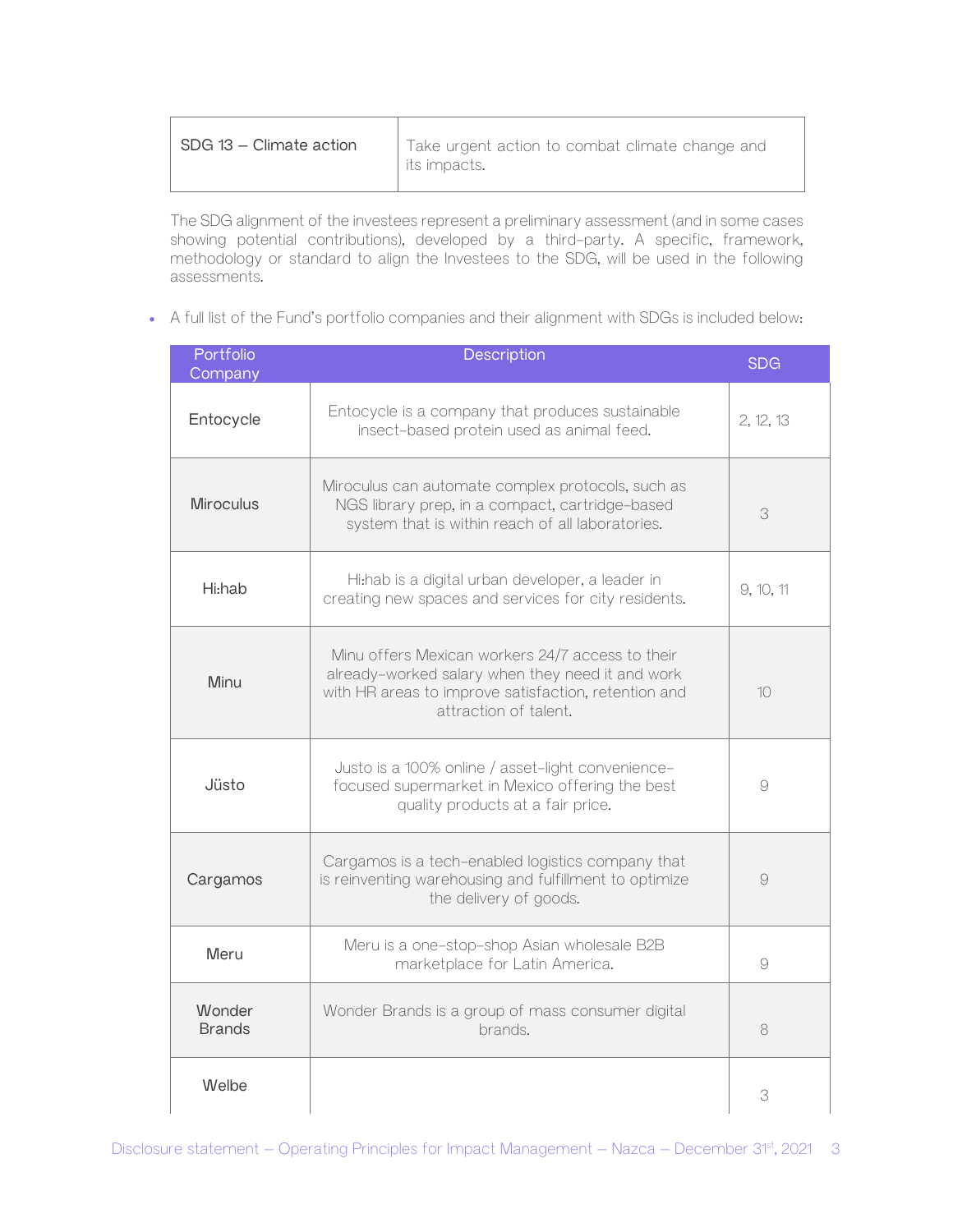|           | Welbe is a company focused on bringing primary<br>and secondary health insurance and occupational<br>health solutions to companies and employees.                                                                    |                |
|-----------|----------------------------------------------------------------------------------------------------------------------------------------------------------------------------------------------------------------------|----------------|
| Albo      | Albo is a 100% digital bank that helps customers<br>manage their resources and offers customer-<br>centric financial services.                                                                                       | 10             |
| Asistensi | Asistensi is an emergency insurance and immediate<br>medical assistance platform focused on supporting<br>those who have emigrated so that they can continue<br>caring for their loved ones in their home countries. | 3              |
| Crehana   | Crehana offers an online education platform with<br>different verticals and course categories.                                                                                                                       | $\overline{4}$ |
| Heru      | Heru is a financial technology company focused on<br>helping self-employed individuals with tax issues.                                                                                                              | 11             |
| Yema      | Yema creates products based on what their<br>customers want: health, sustainability, performance,<br>and affordable prices.                                                                                          | 2, 3, 12       |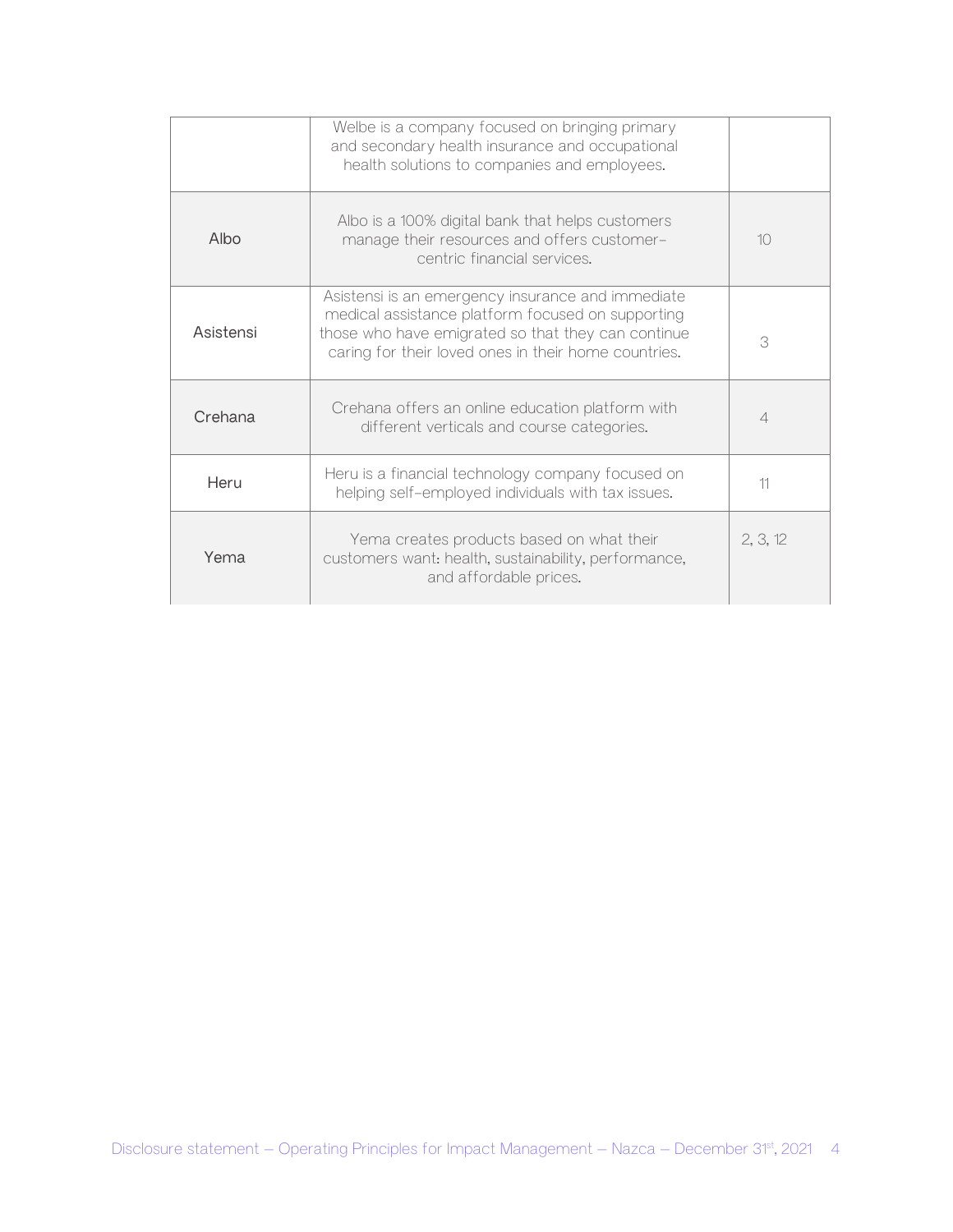# PRINCIPLE 2 MANAGE STRATEGIC IMPACT ON A PORTFOLIO BASIS

The Manager shall have a process to manage impact achievement on a portfolio basis. The objective of the process is to establish and monitor impact performance for the whole portfolio, while recognizing that impact may vary across individual investments in the portfolio. As part of the process, the Manager shall consider aligning staff incentive systems with the achievement of impact, as well as with financial performance.

- Nazca currently has a comprehensive process, developed in-house, for environmental and social risk assessments, denominated Nazca's ESMS, which will be complemented by a new methodology covering impact monitoring, as explained below.
- Nazca has not systematically tracked impact metrics in the past. However, in 2022 the firm will approve NAZCA's Proprietary Impact Methodology which will be implemented by 2023 and will consider aligning incentives with impact as best practices emerge.
- Under Nazca's Proprietary Impact Methodology, the firm will integrate the following stepby-step process for impact monitoring:
	- 1. Prior to investment, Nazca will establish with the prospective company relevant IRIS+ Impact Categories which are based on common industry classifications.
	- 2. Once Impact Categories are identified for a prospective company, Nazca will discuss all relevant metrics in each category with the Company and determine which metrics the Company currently tracks.
	- 3. Then Nazca will establish which additional metrics could (within reasonable effort) be tracked by the Company and which additional metrics would be aspirational. This requires input from the portfolio company.
- MANAGE STRATEGIC IMPACT ON A<br>
PORTFOLIO BASIS<br>
The Management distribution of the consideration of the internal and the statement can use that<br>
The consider state internal internal model in most performance for the<br>
The c 4. Once the three levels (current, potential, and aspirational) of metrics are identified, Nazca will include these metrics in a reporting template to be agreed with the Company. The template will include a timeline around when metrics are to be shared (ordinarily quarterly) by the Company with Nazca and when the Company will begin tracking future metrics. This template will be sent by the Company to Nazca on a quarterly basis, tracking progress over the course of the investment.
	- 5. Prior to investment, the Company will identify a specific employee who will be responsible for reporting the above-referenced information to Nazca. This employee will then fill out an initial draft of the template for Nazca to review.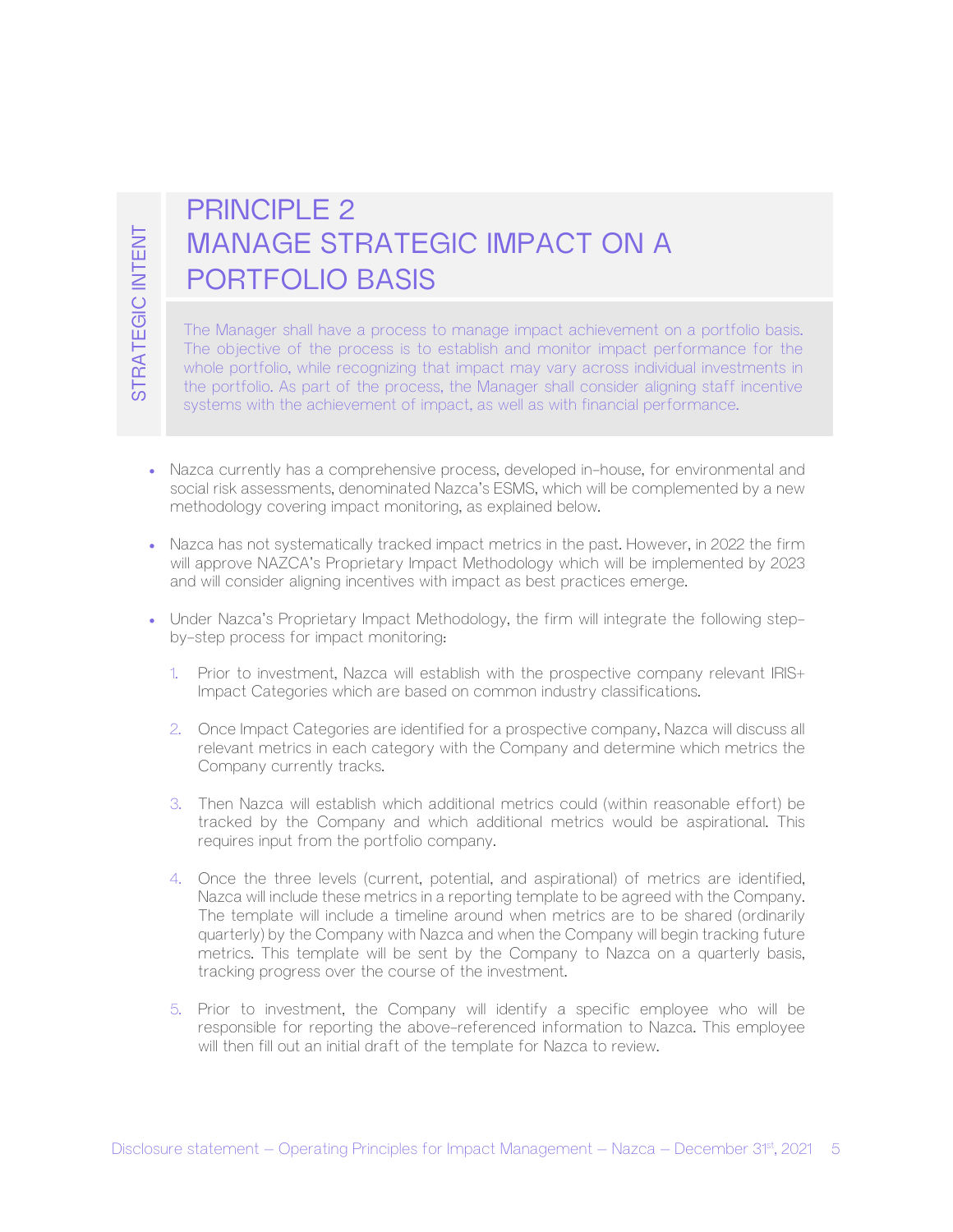- 6. On an annual basis, the agreed metrics will be reviewed by a responsible investment team member, who will walk through the IRIS+ framework with the responsible employee at the Company to determine if additional metrics should be tracked.
- 7. If a metric indicates that performance is worsening over time, or new (potential, aspirational) metrics are not being tracked within the agreed timeline, Nazca will ask for an explanation from the Company and determine a remediation plan if necessary.
- 8. Upon exiting an investment, Nazca will have a full table of quarterly impact metrics and their performance over time which will be included in the exit slide.
- 9. Metrics from each portfolio company will be aggregated on a quarterly basis into a portfolio-wide impact summary which will be discussed by the investment team to determine progress of the portfolio and any necessary changes in the impact engagement across the portfolio.
- Nazca's Proprietary Impact Methodology will not consider the "prior to investment" section because there will be no additional investments. Due to this strategy, the impact methodology will only consider the impact of current investments.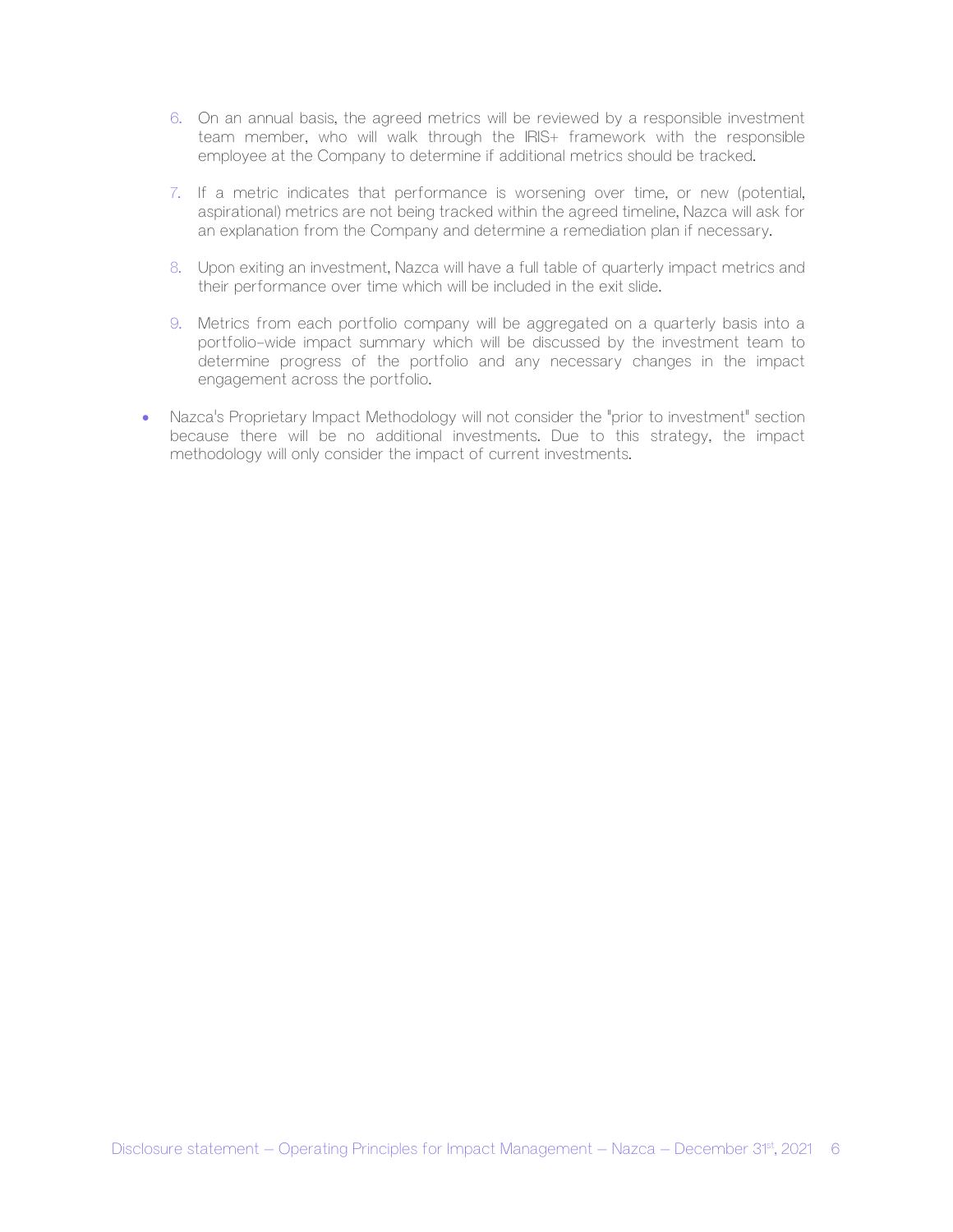# PRINCIPLE 3 ESTABLISH THE MANAGER'S CONTRIBUTION TO THE ACHIEVEMENT OF IMPACT

The Manager shall seek to establish and document a credible narrative on its contribution to the achievement of impact for each investment. Contributions can be made through one or more financial and/or non-financial channels. The narrative should be stated in clear terms and supported, as much as possible, by evidence.

- Disclosure statement Operating Friedric Survey (Fig. 1990)<br>
The Meroper shall developer and document a credit encoding manual control of the control of the control frame of the control of the control of the control of • As part of Nazca's early-stage investment approach, it is closely involved with each portfolio company. Nazca currently assists its portfolio companies in several areas including board participation, value add services and introductions, legal and financial. Their scope of involvement includes advice on strategic direction and capital raising to all companies, board participation in most cases, while other value contribution initiatives are tailored to the specific circumstances of portfolio companies.
	- $\rightarrow$  The Nazca-appointed board members with voting rights are involved in decisions related to environmental and social matters, otherwise, they provide useful environmental and social information to be considered in the decision-making process.
	- $\rightarrow$  Consistent with the new Proprietary Impact Methodology, Nazca-appointed board members will fully understand the impact objectives of Nazca's investment in the portfolio company and will help Nazca's Investment Team supervise that the portfolio company properly monitors and oversees the Company's tracking and reporting of the agreed-upon impact metrics.
	- $\rightarrow$  Nazca diffuses E&S risk best practices and improves the risk approach of its investees by engaging in providing portfolio companies with E&S risk procedures consistent with the best international standards, as well as by periodically monitoring their E&S performance.
	- $\rightarrow$  Nazca has a value-add services area that systematically empowers the Founder/s of the portfolio companies ("PC's Founders") with singular access to tools, some of which can be directly or indirectly linked (or have implications with) to impact including:

| Value Add Services     | <b>Objective</b>                                                                                |
|------------------------|-------------------------------------------------------------------------------------------------|
| $\frac{6}{2}$ Growth & | Help PC's Founders boost their<br>growth through commercial<br>introductions within our network |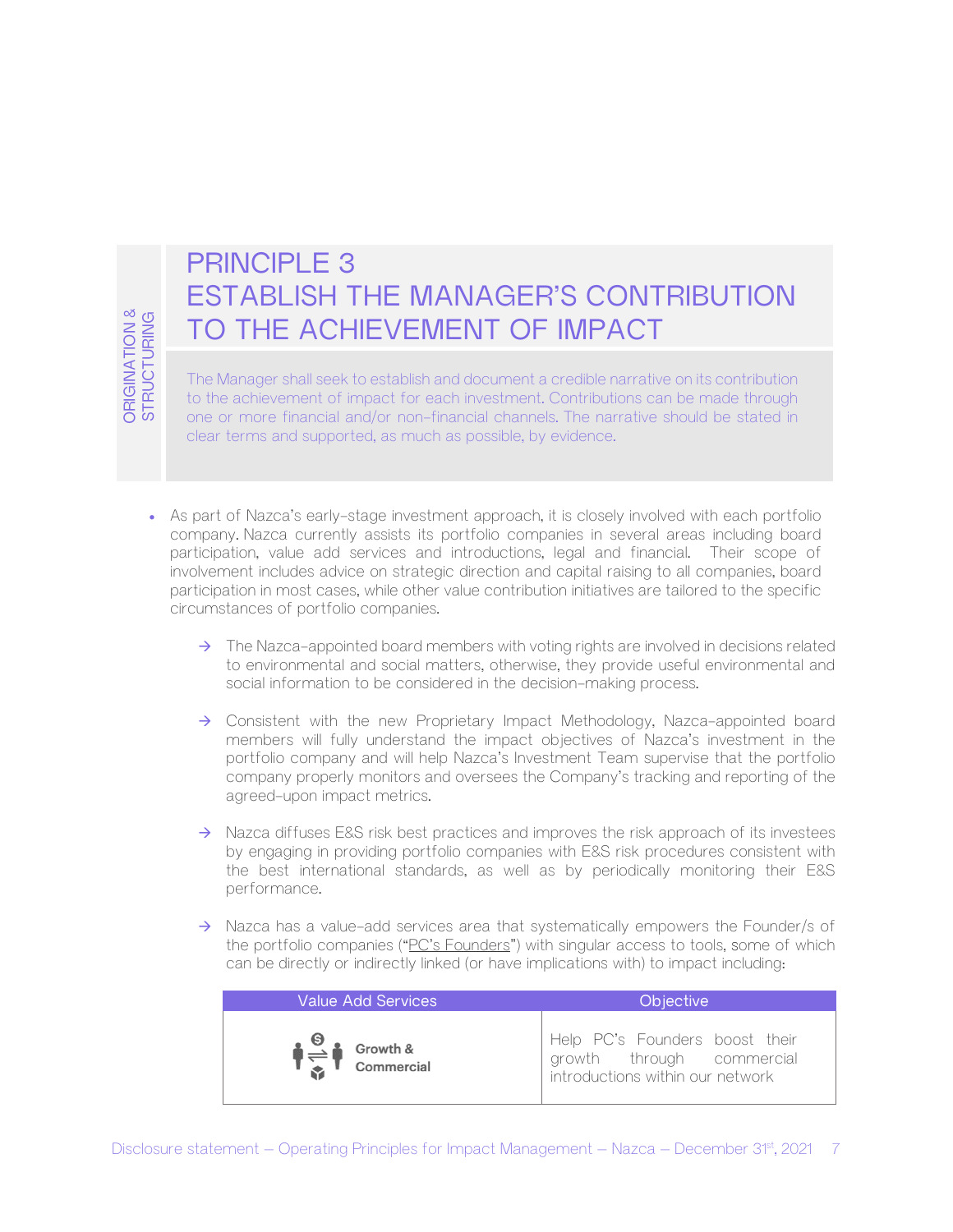| <b>Human Capital</b><br>Management | Support PC's Founders in recruiting<br>and developing their Dream Team         |
|------------------------------------|--------------------------------------------------------------------------------|
| <b>Exposure</b>                    | Position PC's Founders through the<br>necessary exposure in media              |
| Knowledge                          | Boost PC's Founders knowledge in<br>relevant topics                            |
| <b>Fundraising</b><br>Journey      | Support PC's Founders in their<br>fundraising journey with late-stage<br>firms |
| Nazca Perks                        | Provide benefits through partners                                              |

• Nazca has dedicated staff that are focused on portfolio value addition, these positions include our E&S Officer, Head of Legal, Head of Founder Talent and Principal.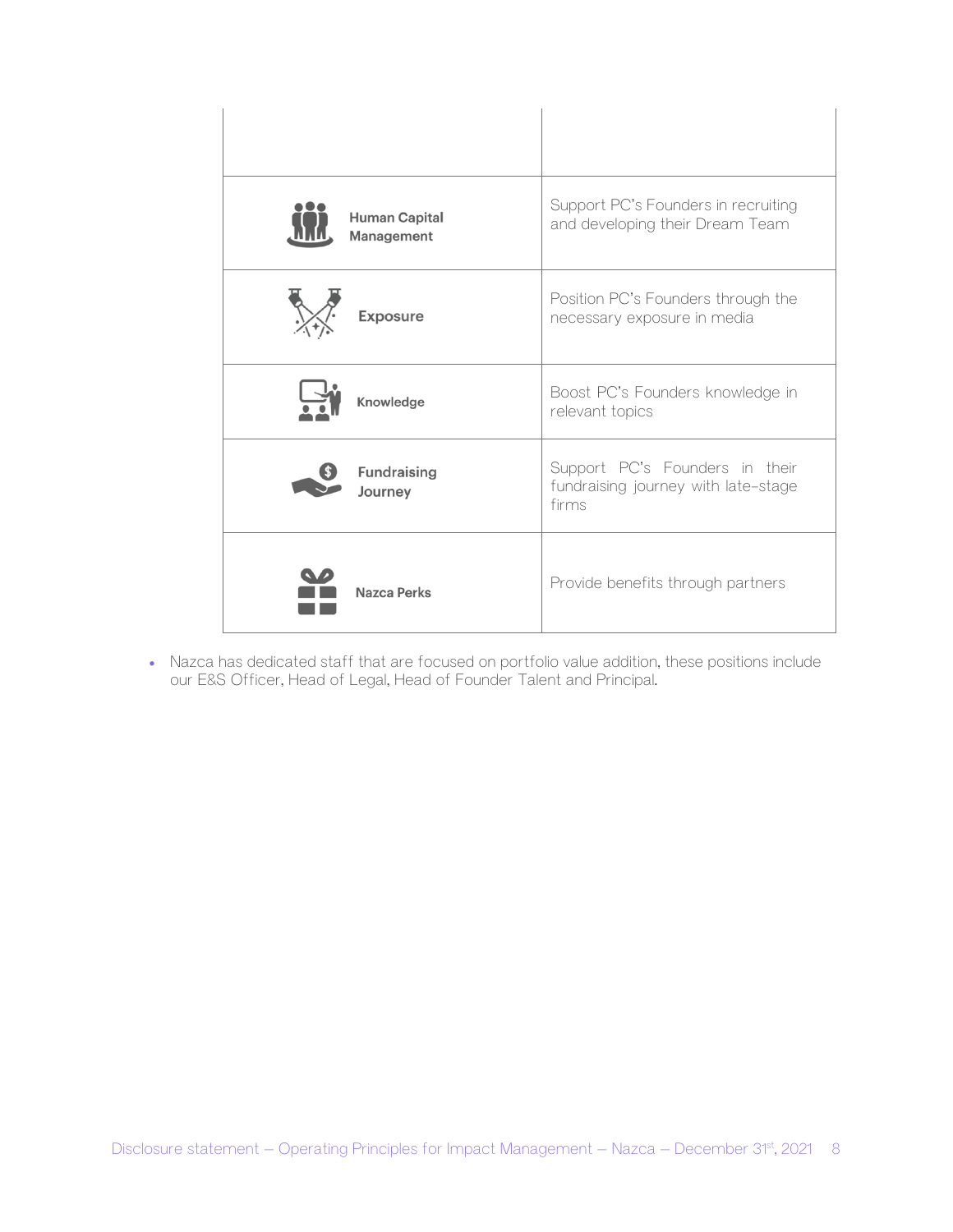# PRINCIPLE 4 ASSESS THE EXPECTED IMPACT OF EACH INVESTMENT, BASED ON A SYSTEMATIC APPROACH

OF THE Complete The Management – Complete The Complete The Management – Operating Principles for Impact Management – Nazca – The Management Complete The Management – Nazca – The Complete Complete Complete Complete Complet For each investment the Manager shall assess, in advance and, where possible, quantify the concrete, positive impact potential deriving from the investment. The assessment should use a suitable results measurement framework that aims to answer these fundamental questions: (1) What is the intended impact? (2) Who experiences the intended impact? (3) How significant is the intended impact? The Manager shall also seek to assess the likelihood of achieving the investment's expected impact. In assessing the likelihood, the Manager shall identify the significant risk factors that could result in the impact varying from ex-ante expectations. In assessing the impact potential, the Manager shall seek evidence to assess the relative size of the challenge addressed within the targeted geographical context. The Manager shall also consider opportunities to increase the impact of the investment. Where possible and relevant for the Manager's strategic intent, the Manager may also consider indirect and systemic impacts. Indicators shall, to the extent possible, be aligned with industry standards and follow best practice.

- Nazca's current comprehensive E&S analysis under the ESMS will be complemented through the implementation of Nazca's Proprietary Impact Methodology to cover a wider range of impact metrics. Currently, Nazca has developed an impact matrix for seven of its investments, identifying impacts, quantitative in some cases, according to the business model and sector of influence of each of the investees included in the initial matrix.
- The new process will be inclusive of the steps listed in Principle 2. The scope of Nazca's Proprietary Impact Methodology will cover the intended impact, scale of outcome, and Nazca's role in advancing the impact of each investment. The measurement framework under development will focus on answering fundamental question 1-3 and will assess the likelihood of achieving the investment's potential impacts.
- Nazca's Proprietary Impact Methodology will determine the set of metrics that will be collected across the entire portfolio, such as gender equality, carbon footprint, etc., as well as those impact metrics that will be tracked by portfolio companies, which will be associated with the SDGs mentioned above. Some metrics related to impact, such as headcount and other operational KPIs, have been collected on a quarterly basis, while gender KPIs are collected biannually.

Once Nazca's Proprietary Impact Methodology is in place and metrics are collected, Nazca will specify in detail the metrics being used and provide examples.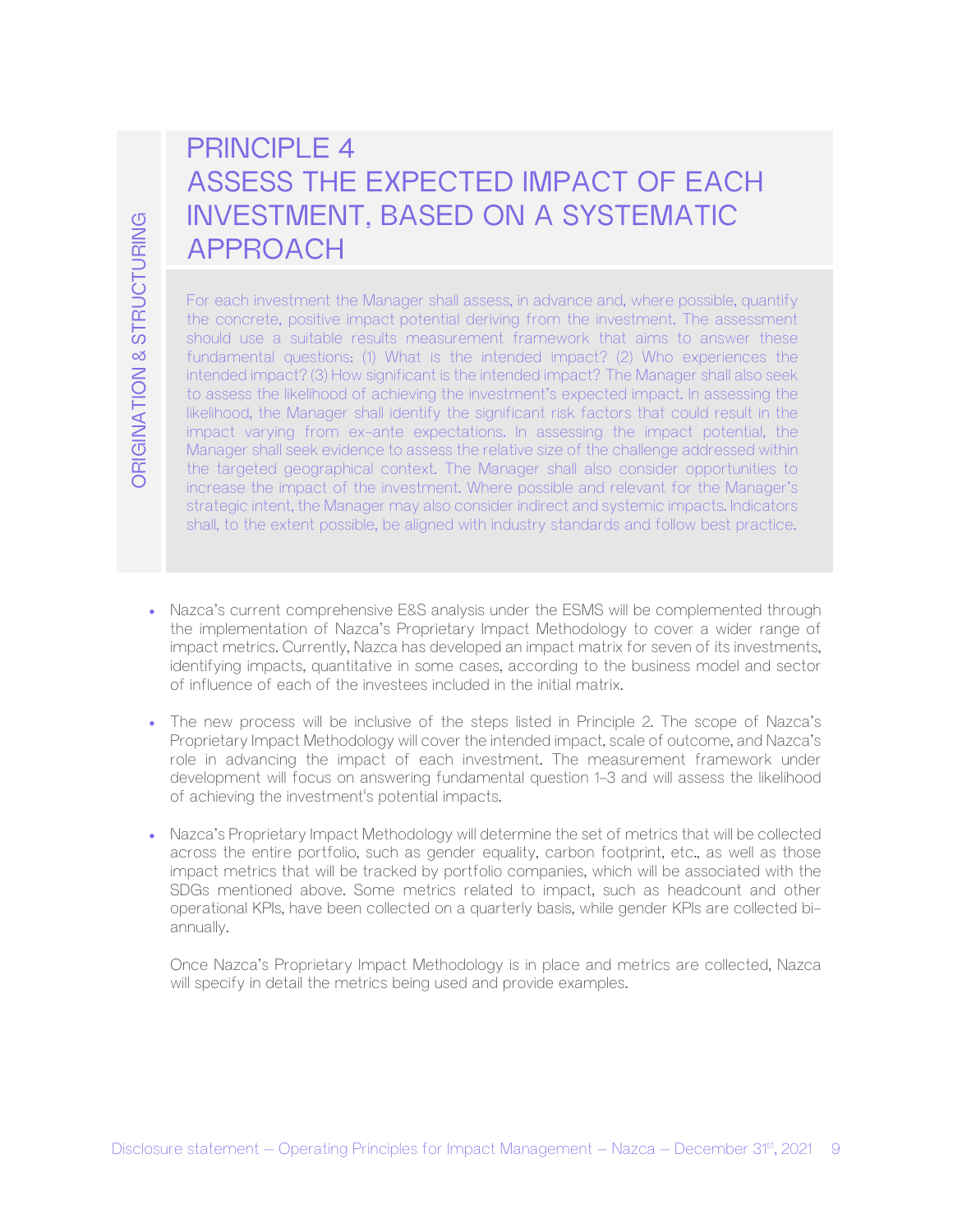# PRINCIPLE 5 ASSESS, ADDRESS, MONITOR AND MANAGE POTENTIAL NEGATIVE IMPACTS OF EACH INVESTMENT

| ORIGINATION & STRUCTURING | ASSESS, ADDRESS, MONITOR AND MANAGE<br>POTENTIAL NEGATIVE IMPACTS OF EACH<br><b>INVESTMENT</b><br>For each investment the Manager shall seek, as part of a systematic and documented<br>process, to identify and avoid, and if avoidance is not possible, mitigate and manage<br>Environmental, Social and Governance (ESG) risks. Where appropriate, the Manager shall<br>engage with the investee to seek its commitment to take action to address potential<br>gaps in current investee systems, processes, and standards, using an approach aligned<br>with good international industry practice. As part of portfolio management, the Manager<br>shall monitor investees' ESG risk and performance, and where appropriate, engage with<br>the investee to address gaps and unexpected events. |                                                                                                                                                                                                                                                                                                                                                                                                                                                                                                                    |                          |
|---------------------------|----------------------------------------------------------------------------------------------------------------------------------------------------------------------------------------------------------------------------------------------------------------------------------------------------------------------------------------------------------------------------------------------------------------------------------------------------------------------------------------------------------------------------------------------------------------------------------------------------------------------------------------------------------------------------------------------------------------------------------------------------------------------------------------------------|--------------------------------------------------------------------------------------------------------------------------------------------------------------------------------------------------------------------------------------------------------------------------------------------------------------------------------------------------------------------------------------------------------------------------------------------------------------------------------------------------------------------|--------------------------|
| #                         | <b>ACTIVITY</b>                                                                                                                                                                                                                                                                                                                                                                                                                                                                                                                                                                                                                                                                                                                                                                                    | Nazca implements a detailed and systematic process (ESMS) <sup>1</sup> to evaluate the environmental<br>and social risks/impacts associated with each potential investment, and to provide sufficient<br>information to determine whether the potential Investment meets complies with the IFC's<br>Exclusion List, national legislation, local regulations, IFC performance standards and applicable<br>international standards. The elements of this process can be summarized as follows:<br><b>DESCRIPTION</b> | <b>PERSON IN</b>         |
|                           |                                                                                                                                                                                                                                                                                                                                                                                                                                                                                                                                                                                                                                                                                                                                                                                                    | In the Opportunity Received stage, once the                                                                                                                                                                                                                                                                                                                                                                                                                                                                        | <b>CHARGE</b>            |
| 1                         | Fund's Exclusion List<br>Application                                                                                                                                                                                                                                                                                                                                                                                                                                                                                                                                                                                                                                                                                                                                                               | proposal is received, the activities comprised in<br>the potential investment are checked to ensure<br>they are not included in the non-bankable<br>activities list, which are recorded in Annex 1 of the<br>ESMS Manual - Fund's Exclusion List.                                                                                                                                                                                                                                                                  | Asset Management<br>Team |

<sup>&</sup>lt;sup>1</sup> For further reference, please find the link to Nazca's ESMS Manual below: https://b4dfd4c3-aacd-4c53-abdfed2fa1a51cf0.filesusr.com/ugd/ff81dd\_44fbd3feeddc4ab485bdfebcc5b5df26.pdf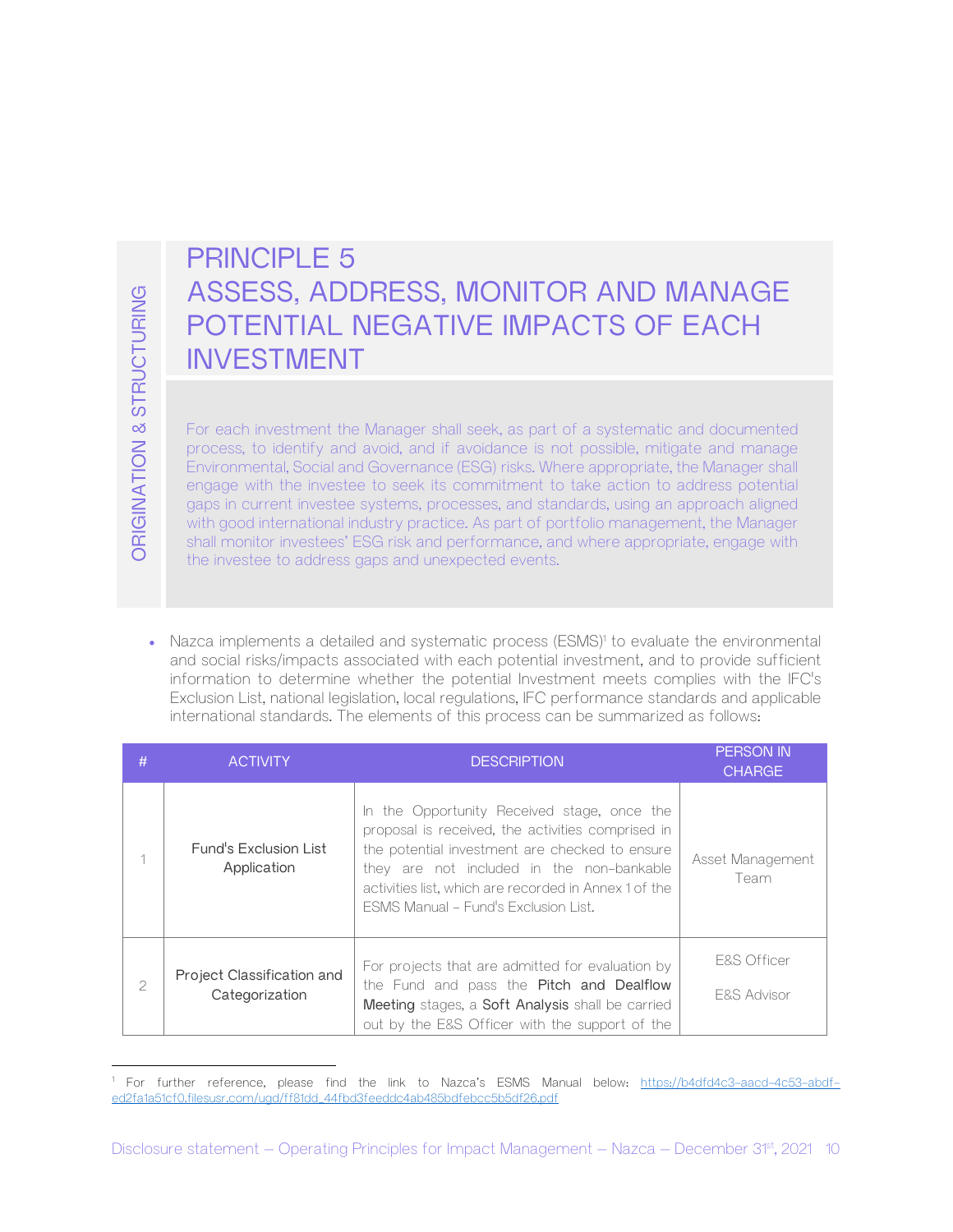|                |                                                       | E&S Advisor (if required). The E&S categorization<br>of the projects shall be carried out as established<br>in Annex 2 of the ESMS Manual - Investment<br>Project Categorization Guide.                                                                                                                                                                                                                                                                                                                                                                                                                                                                                                                                                      |                                                                                              |
|----------------|-------------------------------------------------------|----------------------------------------------------------------------------------------------------------------------------------------------------------------------------------------------------------------------------------------------------------------------------------------------------------------------------------------------------------------------------------------------------------------------------------------------------------------------------------------------------------------------------------------------------------------------------------------------------------------------------------------------------------------------------------------------------------------------------------------------|----------------------------------------------------------------------------------------------|
|                |                                                       | As part of the Soft Analysis, an Initial E&S<br>Evaluation shall be carried out, which shall include<br>the consultation about the project and/or its<br>representative<br>of<br>available<br>secondary<br>information, which may include:                                                                                                                                                                                                                                                                                                                                                                                                                                                                                                   |                                                                                              |
| 3              | Initial E&S Assessment                                | Environmental offender registry review<br>(If it exists in the country where the<br>project will be carried out)<br>Direct consultations<br>with<br>the.<br>corresponding Environmental Authority.<br>Database Records of the European<br>Commission's Environmental Justice<br>Map.<br>News<br>publication<br>databases,<br>and<br>compliance<br>with<br>evaluating<br>legal<br>regulations and other resolutions<br>Likewise, for the Initial E&S Evaluation, the Asset<br>Management Team shall request from the<br>Founders the Information described in Annex 3<br>of the ESMS Manual - Information for Initial E&S<br>Evaluation (The Founders shall provide the<br>information applicable to the current status of<br>their project). | <b>E&amp;S Officer</b><br><b>E&amp;S Advisor</b><br>Asset Management<br>Team                 |
| $\overline{4}$ | Evaluation of Information<br>Provided by the Founders | The E&S Officer, with the participation of the E&S<br>Advisor, if necessary, shall evaluate the<br>information provided by the Founders, and shall<br>consult other information sources that they<br>consider pertinent.<br>If the participation of the E&S Advisor is required,<br>the E&S Officer shall supervise the digital report<br>prepared by the E&S Advisor that shall be written<br>based on this document and the E&S Summary<br>information.<br>Asset Management Team, Head of Legal and<br>Investment Committee (IC) to be addressed in<br>the Opportunity Snapshot.<br>The report (ESG Information Request) shall<br>include the following information:<br>Client/project information.<br>Project categorization              | E&S Officer<br><b>E&amp;S Advisor</b><br>Asset Management<br>Team<br>Investment<br>Committee |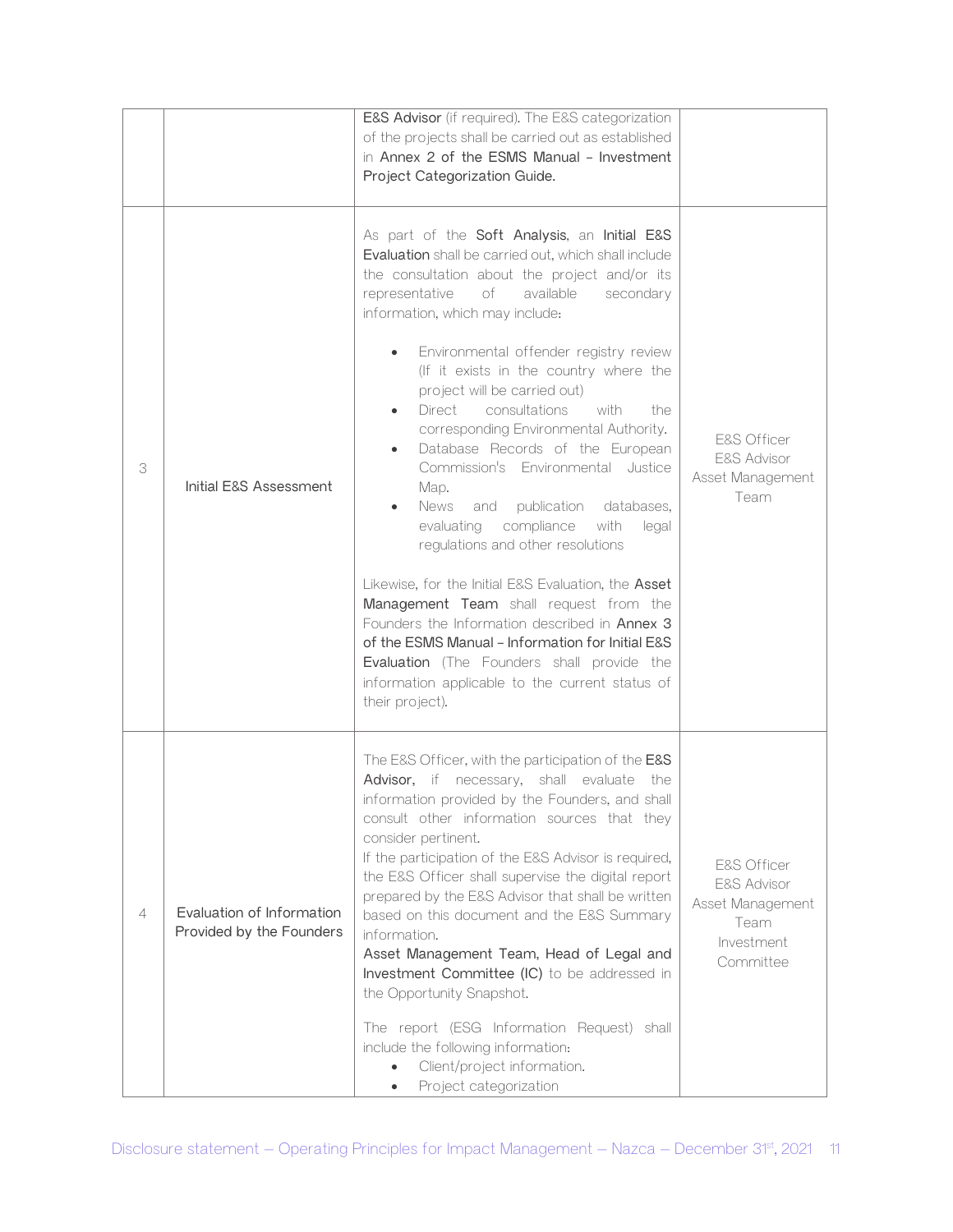|   |                                                                                             | Evaluated Information<br>$\bullet$<br>Main findings and E&S risks identified<br>Conclusions and recommendations<br>The report must be included in the Opportunity<br>Snapshot Review/meeting to decide<br>the<br>continuity of the project to the next stage.                                                                                                                                                                                                                                                                                                                                                                                                                                                                                                                                                                                                                                                                                                                                                                                                                                                                                                                                     |                                       |
|---|---------------------------------------------------------------------------------------------|---------------------------------------------------------------------------------------------------------------------------------------------------------------------------------------------------------------------------------------------------------------------------------------------------------------------------------------------------------------------------------------------------------------------------------------------------------------------------------------------------------------------------------------------------------------------------------------------------------------------------------------------------------------------------------------------------------------------------------------------------------------------------------------------------------------------------------------------------------------------------------------------------------------------------------------------------------------------------------------------------------------------------------------------------------------------------------------------------------------------------------------------------------------------------------------------------|---------------------------------------|
| 5 | Development of the<br><b>Environmental and Social</b><br>Due Diligence (DDAS in<br>Spanish) | Environmental and<br>Social Due<br>Diligence<br>Procedure (DDAS) for medium risk projects<br>(Category B):<br>projects<br>that<br>For<br>the<br>Soft<br>pass<br>Analysis/Opportunity Snapshot review stage,<br>the DDAS shall be mandatory, the scope of which<br>is defined in Annex 4 of the ESMS Manual -<br>"DDAS Scopes". Depending on the Fund's internal<br>capacity at the DDAS process' start time, the<br>participation of the E&S Advisor or Independent<br>Consultant may be considered to develop it<br>under the supervision of the E&S Officer. It shall<br>be the responsibility of the E&S Officer to<br>coordinate the activities for the process'<br>development. The Fund may adjust the scope of<br>the DDAS depending on the project's complexity<br>level.<br>Environmental<br>Social<br>and<br>Due<br>Diligence<br>Procedure<br>(DDAS)<br>for low-risk<br>projects<br>(Category C):<br>The Initial Environmental Assessment shall<br>replace the DDAS that must be complemented<br>with a visit/s to the site where the project, work<br>or activity is developed, which shall complement<br>the environmental and social due diligence report<br>based on this document. | E&S Officer<br><b>E&amp;S Advisor</b> |
| 6 | Independent Consultant<br>Selection                                                         | For projects that require the support of an<br>Independent (External) Consultant, the E&S<br>Officer shall manage the hiring thereof, taking<br>into consideration the elements described in<br>Annex 5 of the ESMS Manual - "Independent<br>Consultant Selection Considerations".                                                                                                                                                                                                                                                                                                                                                                                                                                                                                                                                                                                                                                                                                                                                                                                                                                                                                                                | <b>E&amp;S Officer</b>                |
| 7 | Execution of the DDAS by<br>the Independent<br>Consultant                                   | Based on the defined scopes, the Independent<br>Consultant shall develop the DDAS, and the E&S<br>Officer or the E&S Advisor shall have the task of<br>monitoring the Independent Consultant                                                                                                                                                                                                                                                                                                                                                                                                                                                                                                                                                                                                                                                                                                                                                                                                                                                                                                                                                                                                      | E&S Officer<br>E&S Advisor            |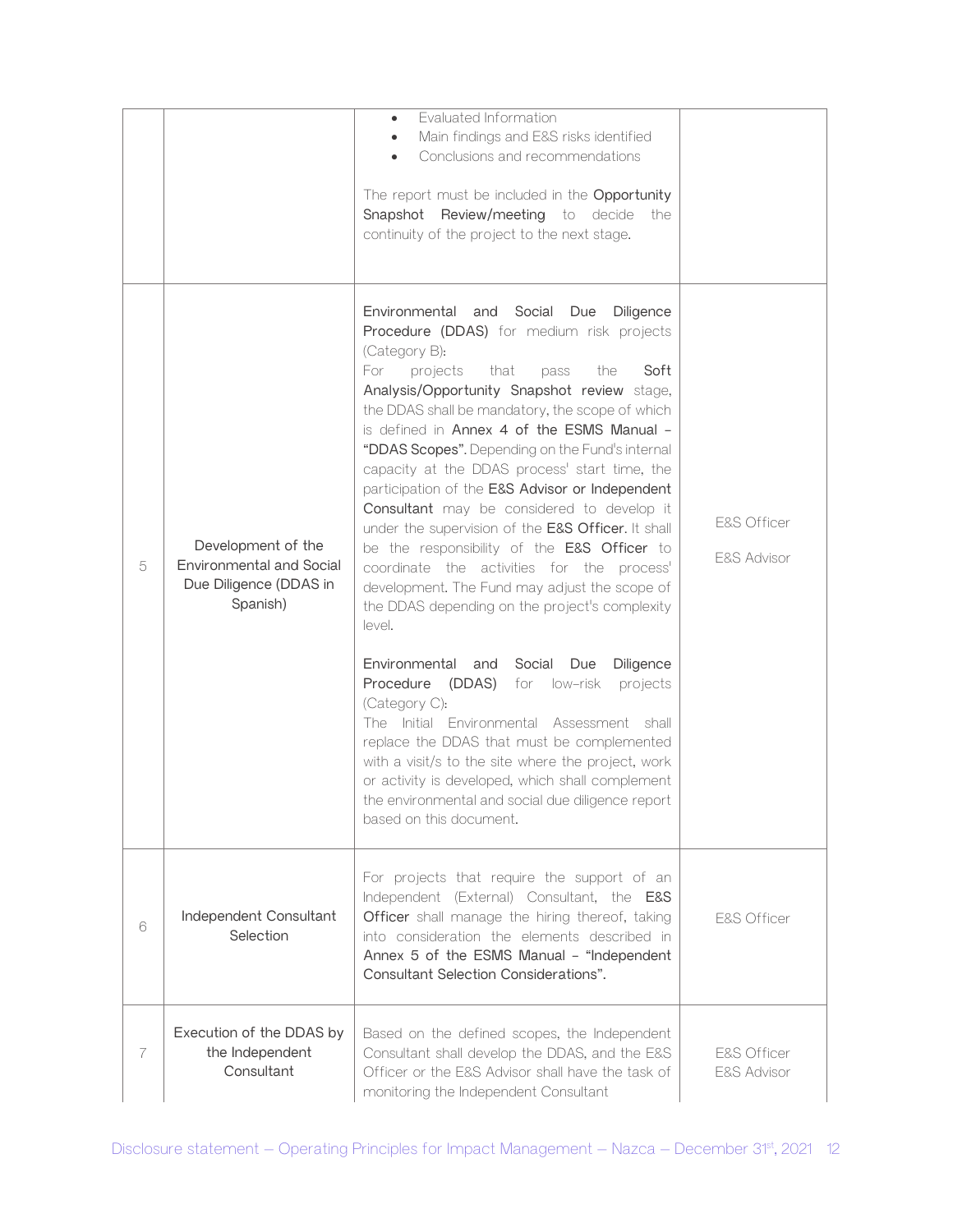| 8  | DDAS Evaluation when the<br>Participation of an<br>Independent Consultant is<br>required | The E&S Officer/E&S Advisor shall verify the<br>DDAS report and provide feedback to the<br>Independent Consultant if necessary; once the<br>final report has been accepted, the E&S Officer<br>shall prepare a report for the other Staff<br>members who participate in the operation and in<br>the preparation of the Investment Memorandum<br>for the IC (from the Hard Analysis). The DDAS<br>Results must be attached to the <b>Investment</b><br>Memorandum by means of the Format<br>established in Annex 6 of the ESMS Manual -<br>"DDAS Report Format" which shall be provided<br>by the Independent Consultant. Annex 8 of the<br>ESMS Manual - "IFC Performance Standards<br>Checklist" provides additional support for the<br>capture of information from the DDAS process. | <b>E&amp;S Officer</b><br><b>E&amp;S Advisor</b><br>Staff |
|----|------------------------------------------------------------------------------------------|----------------------------------------------------------------------------------------------------------------------------------------------------------------------------------------------------------------------------------------------------------------------------------------------------------------------------------------------------------------------------------------------------------------------------------------------------------------------------------------------------------------------------------------------------------------------------------------------------------------------------------------------------------------------------------------------------------------------------------------------------------------------------------------|-----------------------------------------------------------|
| 9  | Presentation of the DDAS<br>Results to the IC                                            | The IC shall be responsible for evaluating, among<br>other matters, the DDAS report and the public<br>information reviewed, and making the decision to<br>approve the operation or not. If approved, the<br>action plans derived from the DDAS must be<br>included as conditions to be met by the Founders<br>in the investment agreements/contracts. The<br>Head of Legal shall be responsible for ensuring<br>the incorporation of said elements.<br>Note: Projects can be rejected or temporarily not<br>approved by the IC for E&S issues, depending on<br>the reason for the decision, clarifications shall be<br>requested or shall be definitively rejected.                                                                                                                    | IC<br>Head of Legal                                       |
| 10 | Closing of the Investment<br>Cycle                                                       | The Head of Legal shall be responsible for<br>commitments,<br>all<br>E&S<br>ensuring<br>that<br>considerations and other elements determined<br>by the IC are included into the legal documents.                                                                                                                                                                                                                                                                                                                                                                                                                                                                                                                                                                                       | Head of Legal                                             |
| 11 | Follow-up and Monitoring<br>of Investment Operations<br>(Portfolio)                      | Once the legal documents have been signed, the<br>E&S Officer in coordination with Portfolio<br>Management shall verify compliance with the<br>action plans, the applicable<br>national E&S<br>standards and regulations, and the IFC E&S<br>Performance<br>Sustainability<br>Standards.<br>In<br>coordination with the Founders and depending on<br>the level of complexity of the investment, the<br>periodicity of the review shall be defined, which in<br>any case shall be carried out at least annually.                                                                                                                                                                                                                                                                        | Portfolio<br>Management<br>E&S Advisor                    |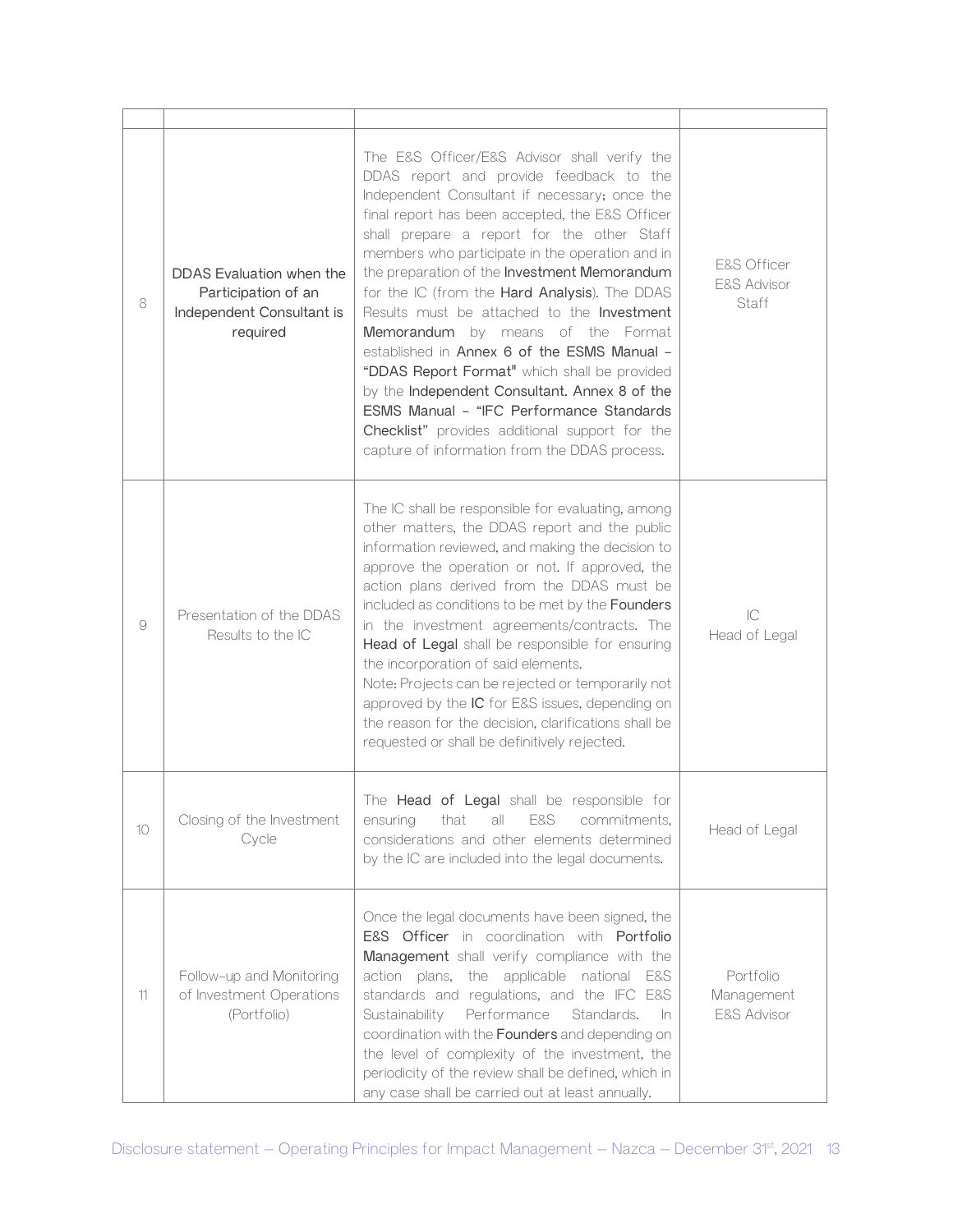| Annex 7 of the ESMS Manual - "Monitoring and   |
|------------------------------------------------|
| Follow-up Scopes" describes the reports' scope |
| for the monitoring and follow-up phase (these  |
| may be adjusted depending on the investment    |
| type) which must be completed by the Founders. |
|                                                |

• Governance risks are assessed independently in the legal due diligence performed prior to the investments, where corporate and Management matters are assessed, including shareholder and board conformation and employee compensations and benefits.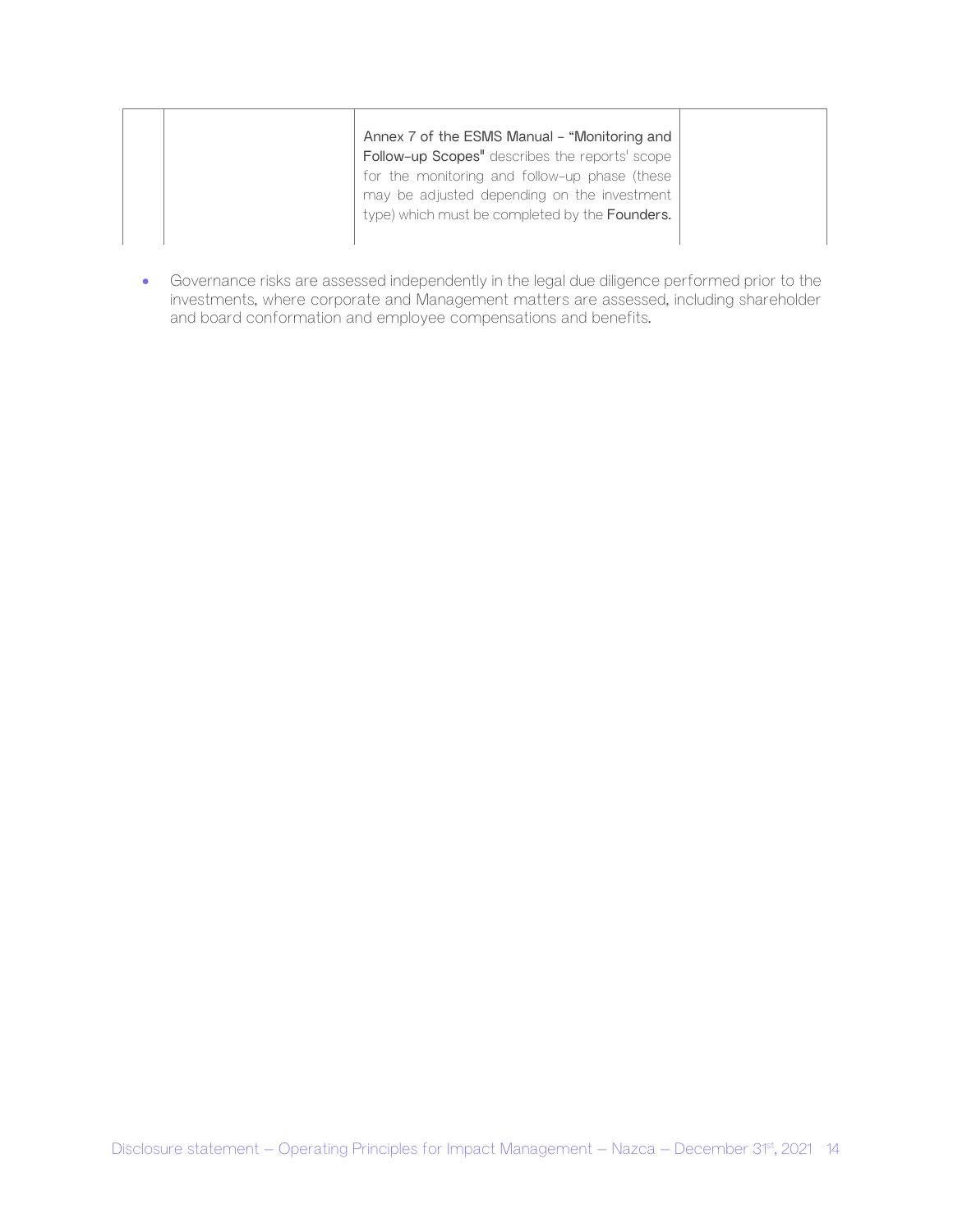# PRINCIPI F 6 MONITOR THE PROGRESS OF EACH INVESTMENT IN ACHIEVING IMPACT AGAINST EXPECTATIONS AND RESPOND APPROPRIATELY

INVESTMENT IN ACHIEVING IMPACT AGAINST<br>
EXPECTATIONS AND RESPOND<br>
APPROPRIATELY<br>
The Management and the results formerate, (elementation is the model of<br>
many statement of institute member in the contrast of institute mem The Manager shall use the results framework (referenced in Principle 4) to monitor progress toward the achievement of positive impacts in comparison to the expected impact for each investment. Progress shall be monitored using a predefined process for sharing performance data with the investee. To the best extent possible, this shall outline how often data will be collected; the method for data collection; data sources; responsibilities for data collection; and how, and to whom, data will be reported. When monitoring indicates that the investment is no longer expected to achieve its intended impacts, the Manager shall seek to pursue appropriate action. The Manager shall also seek to use the results framework to capture investment outcomes.

- Once Nazca's Proprietary Impact Methodology is defined, it will include a full-scale mechanism for monitoring impact achievements of each portfolio company and the associated response. Steps 4 through 7 of Nazca's Proprietary Impact Methodology will cover this in detail and are included below:
	- 4. Once the three levels (current, potential, and aspirational) of metrics are identified, Nazca will include these metrics in a reporting template to be agreed with the Company. The template will include a timeline around when metrics are to be shared (ordinarily quarterly) by the Company with Nazca and when the Company will begin tracking future metrics. This template will be sent by the Company to Nazca on a quarterly basis, tracking progress over the course of the investment.
	- 5. On an annual basis, the agreed metrics will be reviewed by a responsible investment team member, who will walk through the IRIS+ framework with the responsible employee at the Company to determine if additional metrics should be tracked.
	- 6. If a metric indicates that performance is worsening over time, or new (potential, aspirational) metrics are not being tracked within the agreed timeline, Nazca will ask for an explanation from the Company and determine a remediation plan if necessary.
- Environmental, social and governance matters are currently monitored for each of the investees as part of the action plans derived from the initial E&S Assessment, however this is performed independently from the development of Nazca's Proprietary Impact Methodology.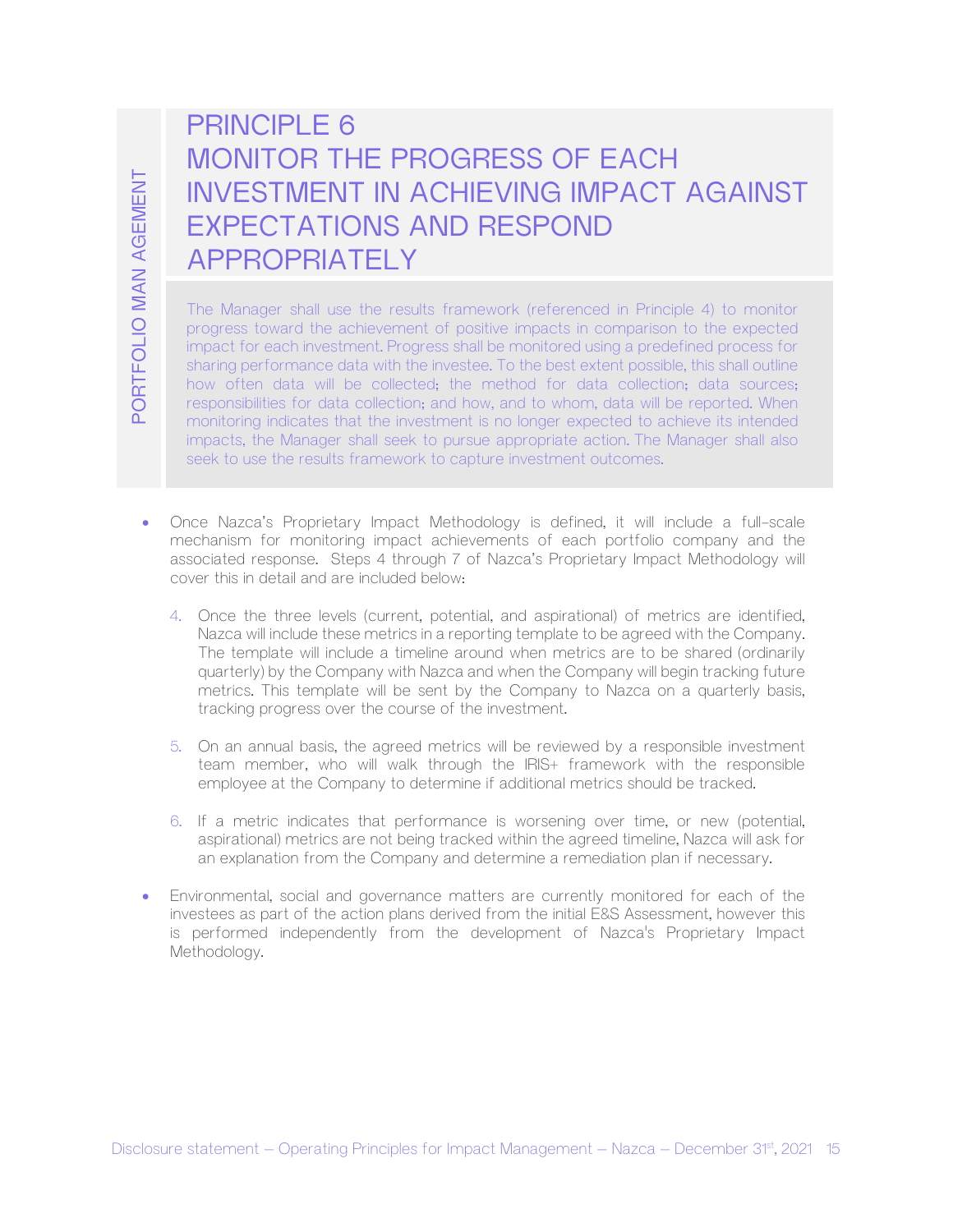# PRINCIPLE 7 CONDUCT EXITS CONSIDERING THE EFFECT ON SUSTAINABLE IMPACT

When conducting an exit, the Manager shall, in good faith and consistent with its fiduciary concerns, consider the effect which the timing, structure, and process of its exit will have on the sustainability of the impact.

- CONDUCT EXITS CONSIDERING THE EFFECT<br>  $\frac{1}{26}$  ON SUSTAINABLE IMPACT<br>  $\frac{1}{26}$  operating ment the Vangue stating ond failured transformation in the Vangue of American Management Management At the Vangue for Transi • Nazca's current investment process includes a closing E&S evaluation upon exit, ensuring the corresponding portfolio company has complied with legal requirements, compliance mandates and other obligations and has not generated liabilities up to the moment of the exit.
	- In addition, Nazca's Proprietary Impact Methodology will include processes to identify the effect of the exit on the sustainability of impact for a particular investment.
	- In accordance with Nazca's Proprietary Impact Methodology, upon exit of an investment, Nazca will have a full table of quarterly impact metrics and their performance over time which will be included in the exit slide.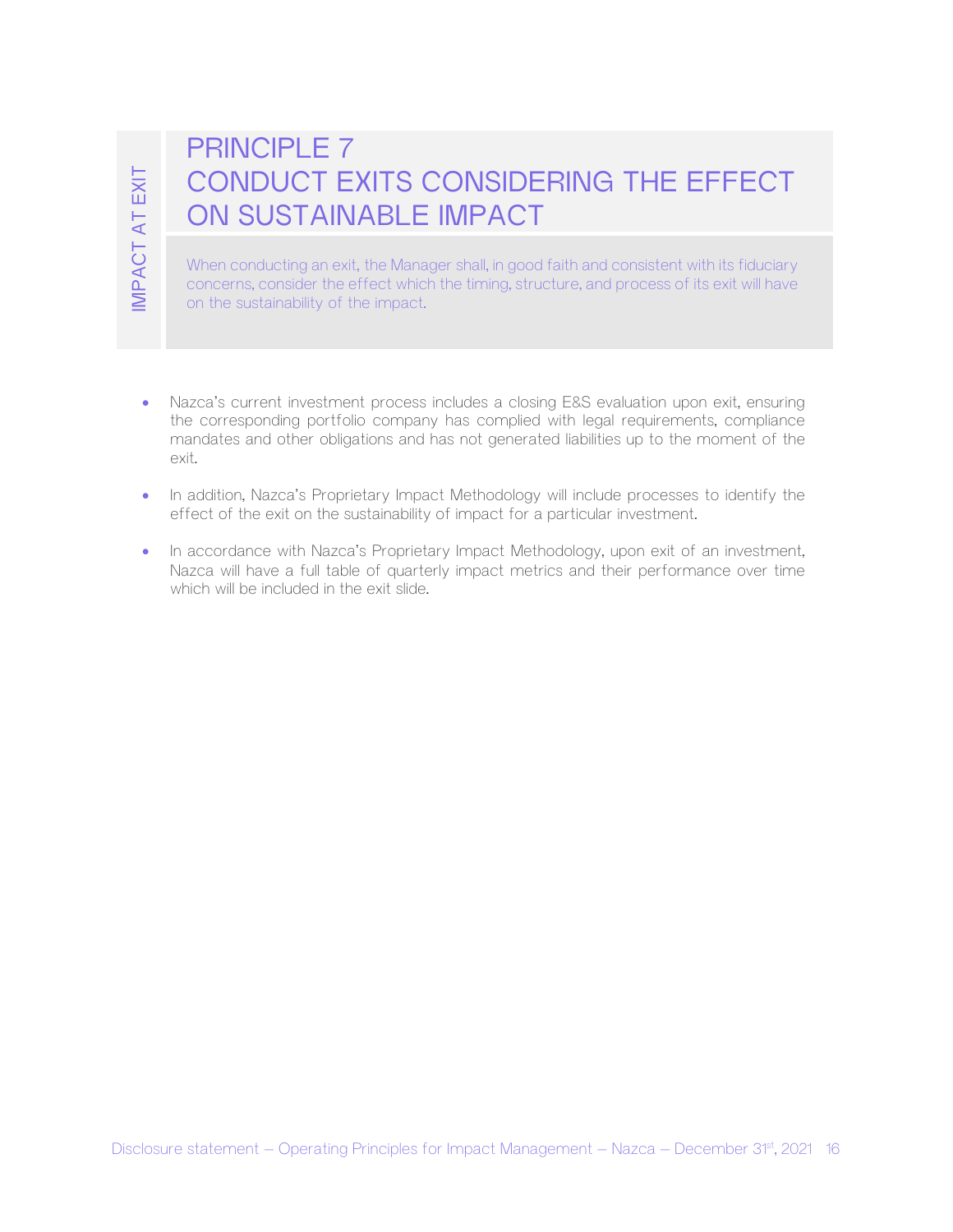# DISCUSSIONS AND THE PHOCESSES BASED ON<br>
THE ACHIEVEMENT OF IMPACT AND<br>
SE<br>
OF The Vanage anal realise and for ment the impact information of and increasing<br>
SE<br>
The Vanage anal realise and for ment the impact information o PRINCIPLE 8 REVIEW, DOCUMENT, AND IMPROVE DECISIONS AND THE PROCESSES BASED ON THE ACHIEVEMENT OF IMPACT AND LESSONS LEARNED

The Manager shall review and document the impact performance of each investment, compare the expected and actual impact, and other positive and negative impacts, and use these findings to improve operational and strategic investment decisions, as well as management processes.

- Nazca's current scope of annual ESG performance reviews will be expanded under its Proprietary Impact Methodology to cover impact and the documentation of the progress and changes made to process will be outlined in future disclosures.
- Under Nazca's Proprietary Impact Methodology, Nazca plans to monitor the impact metrics quarterly and report the results on an annual basis along with ESG reviews.
- Findings will not impact investment decisions as there will be no additional investments.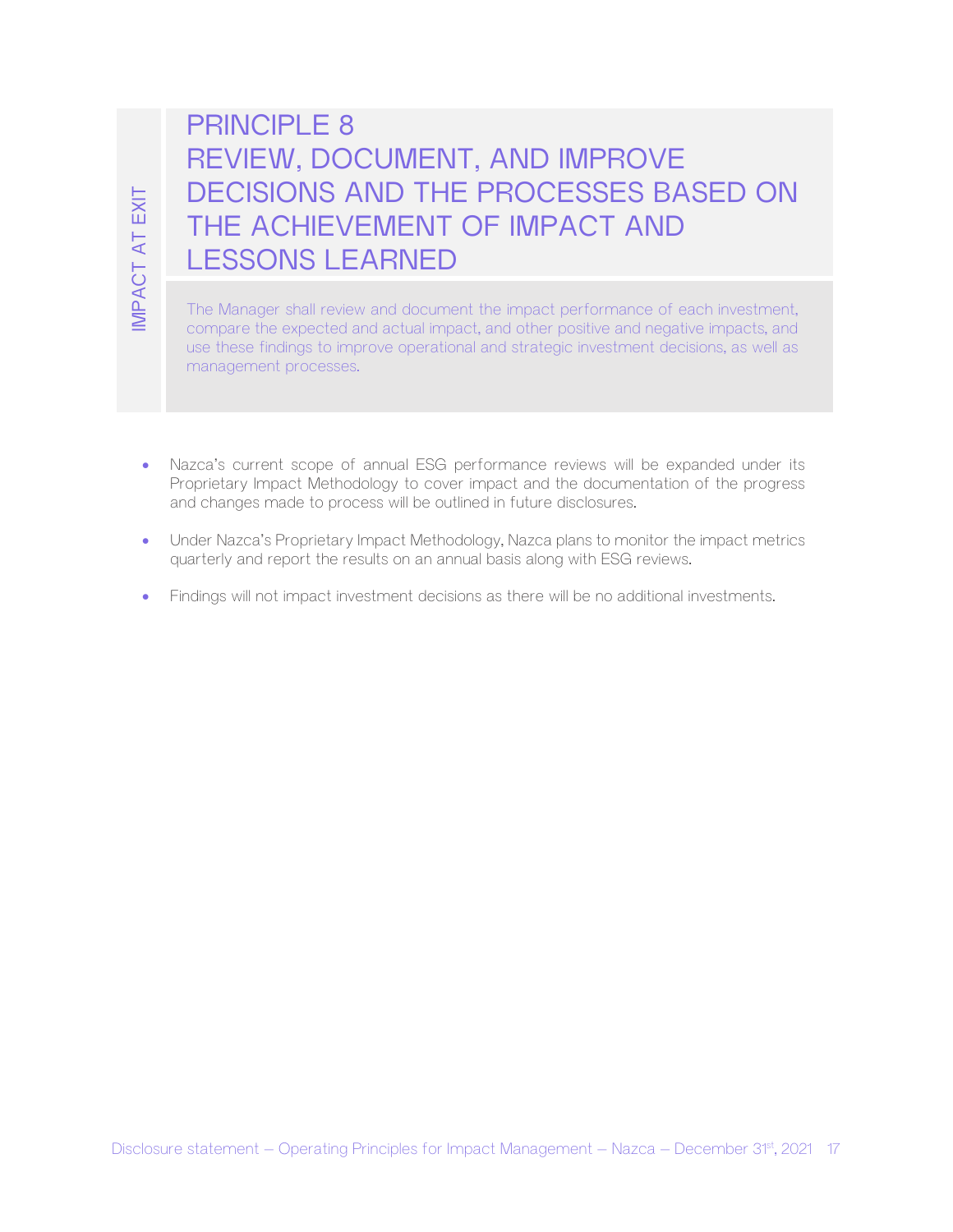# PRINCIPLE 9 PUBLICLY DISCLOSE ALIGNMENT WITH IMPACT PRINCIPLES AND PROVIDE REGULAR INDEPENDENT VERIFICATION OF THE ALIGNMENT

DISCUTE - THE ALIGNITY VERIFICATION OF THE<br>
EQ. ALIGNINENT<br>
The Management system is the impact Principles into a regular microsure of the impact<br>
interaprent system is the impact Principles into a regular microscopy and<br> The Manager shall publicly disclose, on an annual basis, the alignment of its impact management systems with the Impact Principles and, at regular intervals, arrange for independent verification of this alignment. The conclusions of this verification report shall also be publicly disclosed. These disclosures are subject to fiduciary and regulatory concerns.

- Nazca has engaged KPMG to provide independent conclusion of limited assurance of the alignment with the Disclosure Statement Operating Principles for Impact Management. Nazca will publicly disclose its independent limited assurance report by close of May 18th, 2022.
- Nazca will obtain independent verification every three years.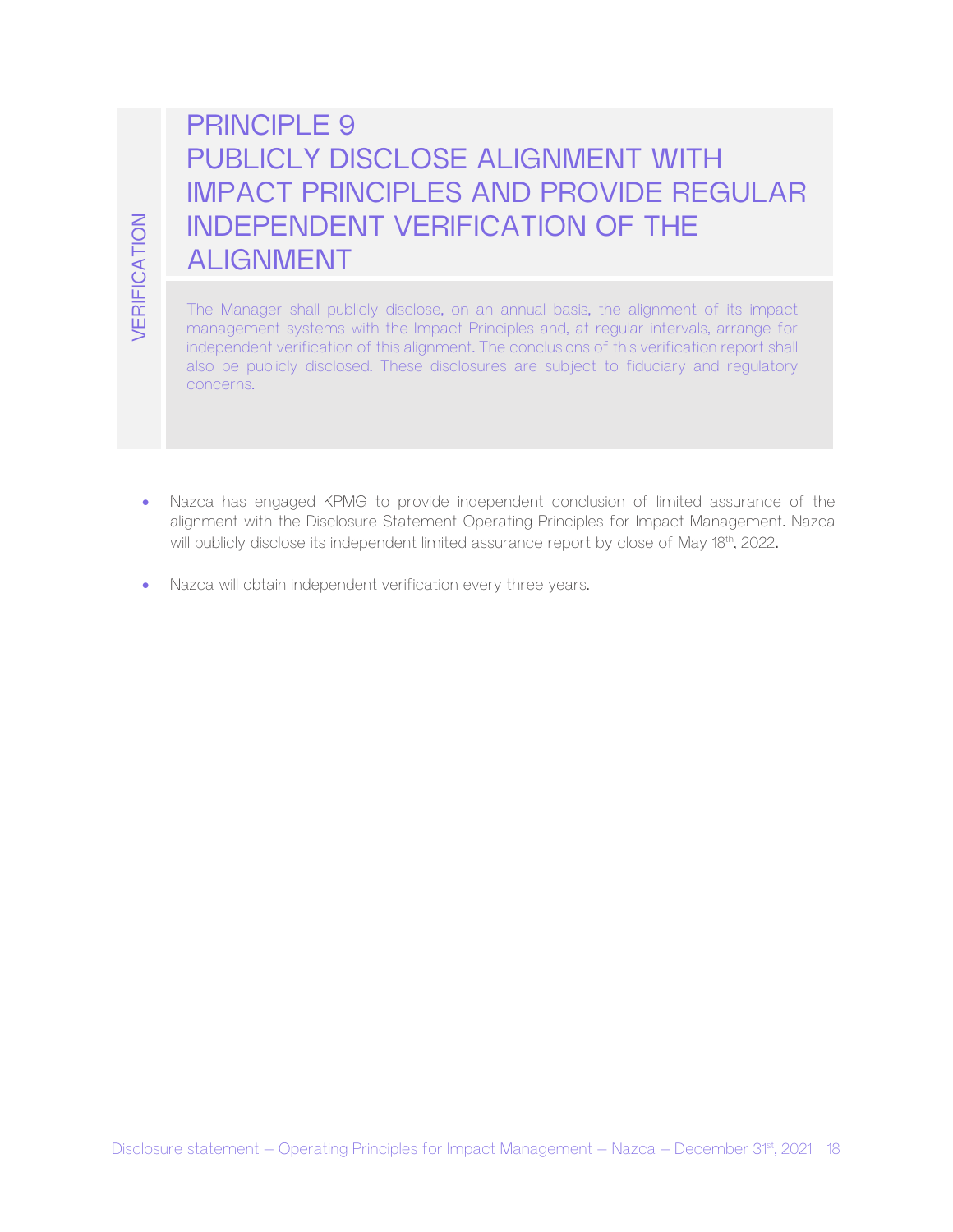

### **Independent Limited Assurance Report to Mountain Nazca CBIV 2017, LLC** on the information contained in the Disclosure Statement Operating Principles for Impact Management **(Non-Financial Information)**

### *To the Managing Partners of Mountain Nazca CBIV 2017, LLC,*

We have been engaged by the Management of Mountain Nazca CBIV 2017, LLC (hereinafter "the Company") to provide limited assurance on the alignment of the developing Mountain Nazca CBIV 2017, LLC´s Impact Management system, as described in its policies, procedures and supporting data ("Contents"), prepared, presented and summarized by the Management of the Company in the **Disclosure Statement** (hereafter the "Statement") of the Company dated January 2022 with the Operating Principles for Impact Management, as at and for the period ended by December 31, 2021, in the form of an **independent conclusion of limited assurance.** 

### *Management responsibilities for the Disclosure Statement*

The Company, through its Management, is responsible for the preparation and presentation of the information subject to our review and the information and assertions contained within it.

The Company, through its Management, is responsible for designing, implementing, and maintaining the relevant internal control for the preparation and presentation of the information subject to our review, which is free from material errors, whether due to fraud or error. Likewise, the Management of the Company is responsible for preventing and detecting fraud, as well as identifying and ensuring that the Company complies with the laws and regulations applicable to its activities.

 Management of the Company is also responsible for ensuring that the staff involved with the preparation of the Contents are properly trained, the information systems are properly updated and that any changes in the presentation of data and/or in the form of reporting, encompass all significant business units.

### *Our responsibilities*

Our responsibility is to carry out a limited assurance engagement on the information concerning the Contents included in the Statement and to express an independent conclusion of limited assurance based on the evidence obtained. We conducted our engagement in accordance with International Standard on Assurance Engagements (ISAE) 3000, "Assurance Engagements Other than Audits or Reviews of Historical Financial Information", issued by the International Auditing and Assurance Standards Board, that standard requires that we plan and perform the engagement to obtain limited assurance about whether, based on our work and the evidence obtained, nothing has come to our attention that causes us to believe that the Contents included in the Statement as at and for the period ended by December  $31<sup>st</sup>$ , 2021, are not prepared in all material respects in alignment with the Operating Principles for Impact Management.

KPMG CARDENAS DOSAL S.C. (the "Firm") applies International Standard on Quality Control 1 and accordingly maintains a comprehensive system of quality control including documented policies and procedures regarding compliance with ethical requirements, professional standards, and applicable legal and regulatory requirements.

We have complied with the independence and other ethical requirements of the Code of Ethics for Professional Accountants issued by the International Ethics Standards Board for Accountants, which is founded on fundamental principles of integrity, objectivity, professional competence and due care, confidentiality and professional behavior.

Aguascalientes, Ags. Cancún O Boo Ciudad de México Ciudad Juárez, Chih. Culiacán, Sin Chihuahua, Chih.

Guadalaiara, Jal. Hermosillo, Son León, Gto. Mérida, Yuc Mexicali, B.C Monterrey, N.L.

Puebla, Pue Duerétaro Oro Reynosa, Tamps Saltillo, Coah. San Luis Potosí, S.L.P. Tiiuana, B.C.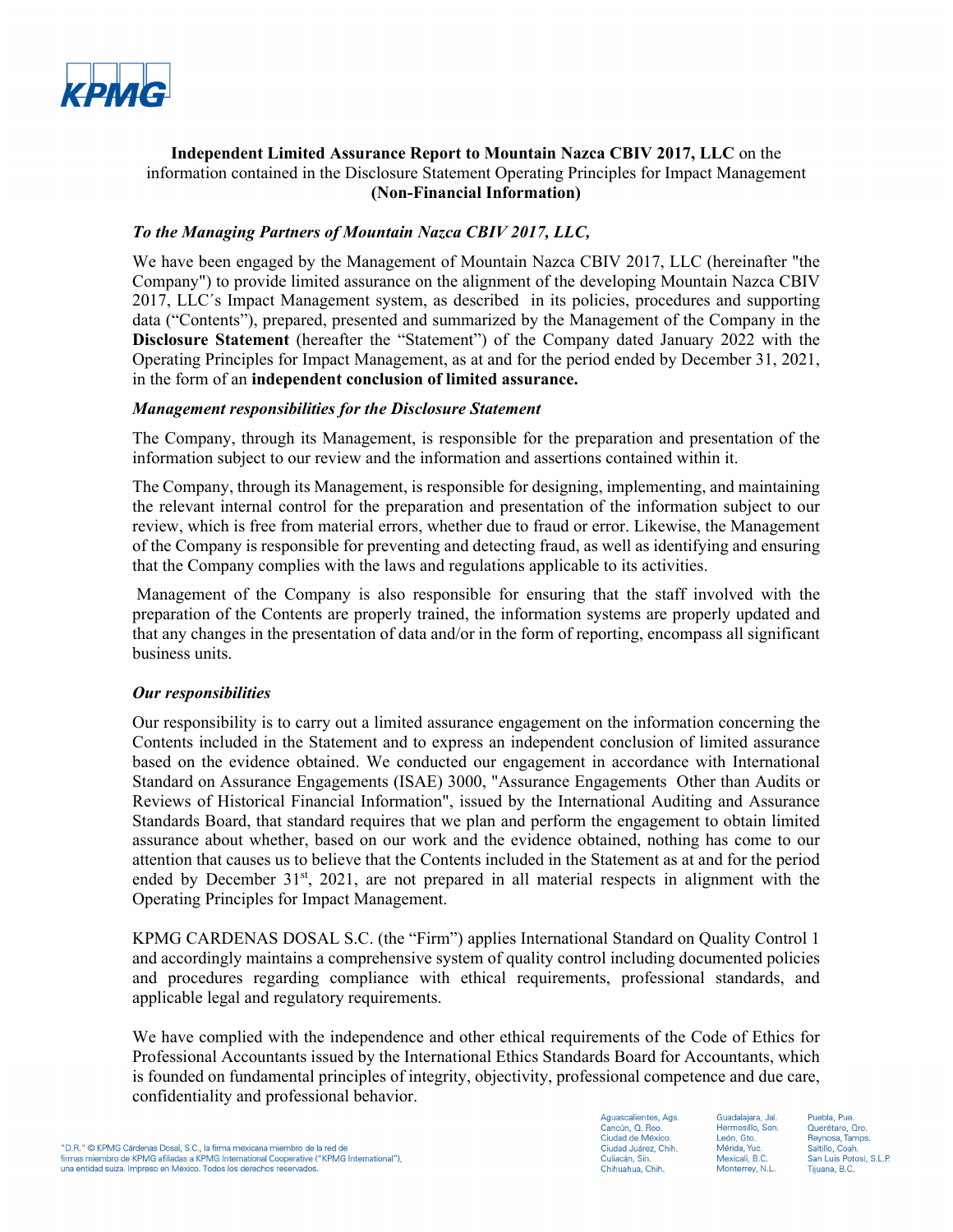

The procedures selected depend on our knowledge and experience of the Contents presented in the Statement and other circumstances of the work, and our consideration of the areas in which material errors may occur.

When obtaining an understanding of the Contents included in the Statement, and other work circumstances, we have considered the processes used to prepare the Contents, in order to design assurance procedures that are appropriate in the circumstances, but not for the purpose of expressing a conclusion as to the effectiveness of the Company's internal control over the preparation and presentation of the Contents included in the Statement.

Our engagement also included assessing the appropriateness of the main subject, the suitability of the criteria used by the Company in the preparation of the Contents, assessing the appropriateness of the methods, policies, and procedures, as well as models used.

The procedures performed in a limited assurance engagement vary in nature and timing from, and are less in extent than for, a reasonable assurance engagement, and consequently the level of assurance obtained in a limited assurance engagement is substantially lower than the assurance that would have been obtained has a reasonable assurance engagement been performed.

### *Summary of the work performed*

A limited assurance engagement consists of obtaining information, primarily from people responsible for the preparation on information presented in the Statement, and applying analytical and other evidence gathering procedures, as appropriate.

The scope of the procedures on the design performed in the Company´s developing Impact Management System include the following:

- Verification that the Statement is addressing each of the Principles.
- Assessment on the accuracy and understandability of the Statement in relation to the Principles.
- Interviews with relevant staff at corporate and department level responsible for providing the information in the Statement.
- Inquiries to gain understanding on the Company´s processes for determining its alignment with the Principles.
- Media analysis and internet research for references to the Company during the reporting period.

### *Inherent limitations*

*Due to the inherent limitations of any internal control structure it is possible that errors or irregularities in the information presented in the Statement may occur and not be detected. Our engagement is not designed to detect all weaknesses in the internal controls over the preparation and presentation of the Statement, as the engagement has not been performed continuously throughout the period and the procedures performed were undertaken on a test basis.* 

### *Conclusion*

Our conclusion has been formed based on, and is subject to, the matters outlined in this report. We believe that the evidence we have obtained is sufficient and appropriate to provide a basis for our conclusions.

quascalientes, Ags. Cancún O Roo Ciudad de México. Ciudad Juárez, Chih. Culiacán, Sin Chihuahua, Chih.

Guadalaiara, Jal. Hermosillo Son León, Gto. Mérida, Yuc. Mexicali, B.C. Monterrey, N.L.

Puebla, Pue Querétaro, Qro. Reynosa, Tamps Saltillo, Coah. San Luis Potosí, S.L.P. Tiiuana, B.C.